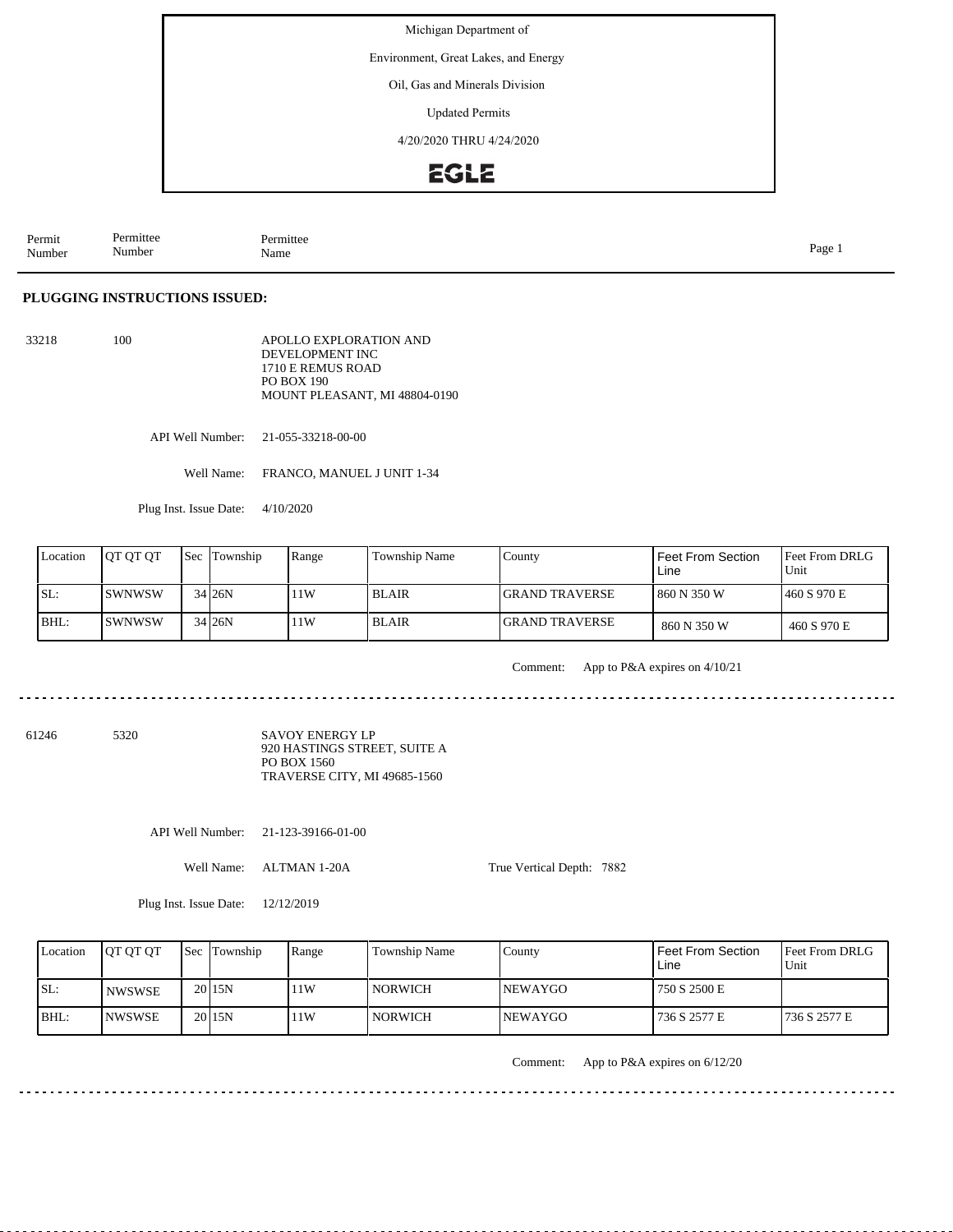Environment, Great Lakes, and Energy

Oil, Gas and Minerals Division

Updated Permits

4/20/2020 THRU 4/24/2020

## **EGLE**

| Permittee<br>Permit<br>Number<br>Number |                        | Permittee<br>Page 2<br>Name                          |                           |  |  |  |  |
|-----------------------------------------|------------------------|------------------------------------------------------|---------------------------|--|--|--|--|
|                                         |                        |                                                      |                           |  |  |  |  |
| 55371                                   | 4429                   | WARD M HAGGARD OIL AND GAS<br><b>EXPLORATION INC</b> |                           |  |  |  |  |
|                                         |                        | <b>PO BOX 155</b><br>MARBLE FALLS, TX 78654          |                           |  |  |  |  |
|                                         | API Well Number:       | 21-123-39856-02-00                                   |                           |  |  |  |  |
|                                         | Well Name:             | <b>PATRICK &amp; STATE NORWICH 2-</b><br>28A         | True Vertical Depth: 7930 |  |  |  |  |
|                                         | Plug Inst. Issue Date: | 12/12/2019                                           |                           |  |  |  |  |

| Location | <b>IOT OT OT</b> | 'Sec | Township          | Range | <b>Township Name</b> | County          | I Feet From Section<br>Line | Feet From DRLG<br>Unit |
|----------|------------------|------|-------------------|-------|----------------------|-----------------|-----------------------------|------------------------|
| ISL:     | <b>INWSWSE</b>   |      | 28 <sub>15N</sub> | 11W   | l norwich            | <b>INEWAYGO</b> | 703 S 2546 E                |                        |
| BHL:     | INWSWSE          |      | 28 <sub>15N</sub> | 11W   | l norwich            | <b>NEWAYGO</b>  | 696 S 2572 E                | 696 S 2572 E           |

Comment: App to P&A expires on 6/12/20

<u>. . . . . . . . . . . .</u> ....................................

56064 5320 SAVOY ENERGY LP 920 HASTINGS STREET, SUITE A PO BOX 1560 TRAVERSE CITY, MI 49685-1560

API Well Number: 21-123-39916-04-00

Well Name: BULMER 1-33 HD2

True Vertical Depth: 6634

Plug Inst. Issue Date: 12/12/2019

| Location | <b>IOT OT OT</b> | Sec Township | Range | Township Name  | County          | l Feet From Section<br>Line | <b>IFeet From DRLG</b><br>Unit |
|----------|------------------|--------------|-------|----------------|-----------------|-----------------------------|--------------------------------|
| SL:      | <b>INWNENW</b>   | 33 15N       | 11W   | <b>NORWICH</b> | <b>INEWAYGO</b> | 1657 N 1779 W               |                                |
| BHL:     | <b>INWNWNE</b>   | 33 15N       | 11W   | NORWICH        | <b>NEWAYGO</b>  | 1 613 N 2118 E              | 1613 N 794 E                   |

Comment: App to P&A expires on 6/12/20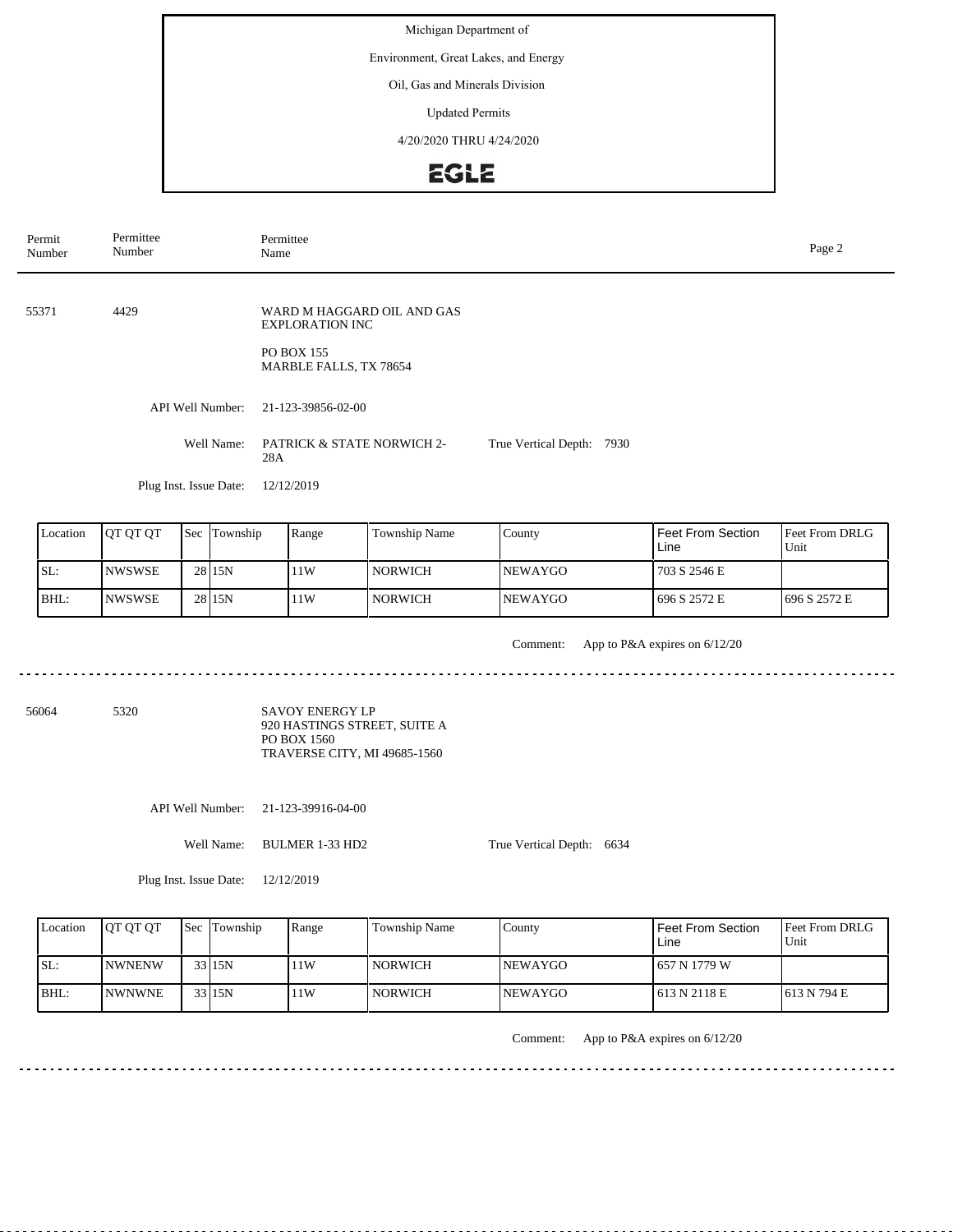Environment, Great Lakes, and Energy

Oil, Gas and Minerals Division

Updated Permits

4/20/2020 THRU 4/24/2020

# EGLE

| Permit<br>Number | Permittee<br>Number | Permittee<br>Name                                                                                          | Page 3 |
|------------------|---------------------|------------------------------------------------------------------------------------------------------------|--------|
| 34339            | 6361                | RIVERSIDE ENERGY MICHIGAN LLC<br>10691 EAST CARTER ROAD<br>SUITE <sub>201</sub><br>TRAVERSE CITY, MI 49684 |        |
|                  | API Well Number:    | 21-137-34339-00-00                                                                                         |        |
|                  | Well Name:          | STATE CHESTER 2-31 SWD                                                                                     |        |

Plug Inst. Issue Date: 4/13/2020

| Location | <b>OT OT OT</b> |        | <b>Sec</b> Township | Range | Township Name  | County         | Feet From Section<br>Line | <b>Feet From DRLG</b><br>'Unit |
|----------|-----------------|--------|---------------------|-------|----------------|----------------|---------------------------|--------------------------------|
| ISL:     | <b>SENENE</b>   | $\sim$ | 31 30N              | 2W    | <b>CHESTER</b> | <b>IOTSEGO</b> | 1100 N 460 E              |                                |
| BHL:     | <b>SENENE</b>   |        | 31 <sub>30</sub> N  | 2W    | <b>CHESTER</b> | <b>IOTSEGO</b> | 1100 N 460 E              |                                |

Comment: App to P&A expires on 4/13/21